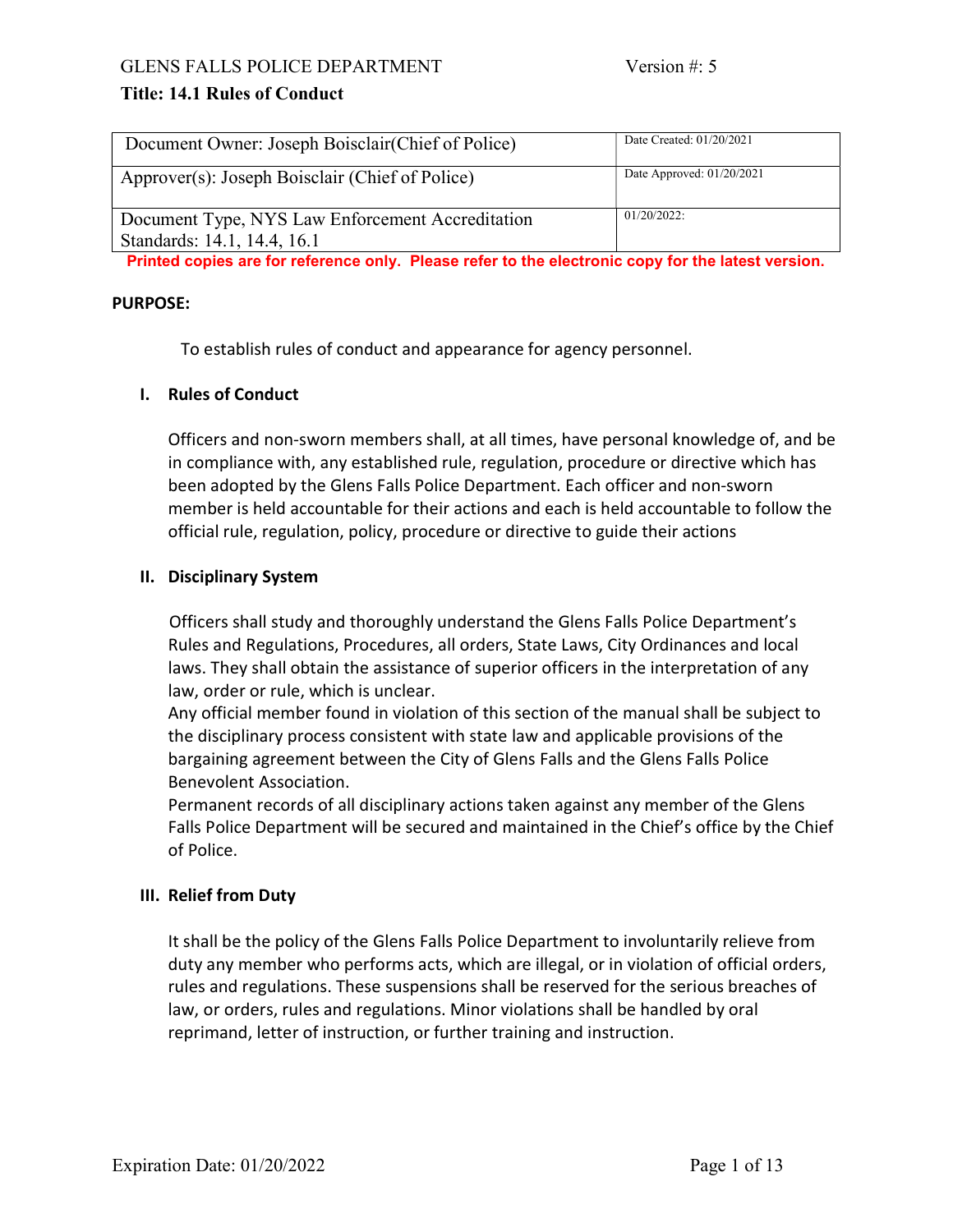- A. The Chief of Police has the authority to suspend any member under his command when there is sufficient reason to believe that such member has violated the law by committing a misdemeanor or felony. He may also suspend a member when there is sufficient reason to believe they have violated an established rule, regulation, policy, procedure or directive of the Glens Falls Police Department.
- B. In those instances where the Chief is not available, the Assistant Chief can suspend a member working under their direction for the same offenses. However, the Assistant Chief must then advise the Chief of the reason for the suspension as soon as possible.
- C. A member may also be relieved of duty, if in the opinion of the Chief or his designee, the member is not physically fit to continue working due to sickness, reaction to medication, or intoxication.
- D. A member may also be relieved of duty of he/she appears to be psychologically unfit for duty.
- E. A member relieved of duty for violation of law must be advised of the violation at the time of the relief.

### IV. Role of Command Staff

The role of the supervisor and command staff in the disciplinary process and the authority of each level thereof relative to the disciplinary actions as specified by any contractual limits as mandated in the current bargaining agreement.

### V. Grievances

To promote a cooperative employer-employee relationship the Office and its members, it is the policy of the Glens Falls Police Department to establish and provide settlement of disputes through orderly grievance procedures.

- A. Members who are represented by the Glens Falls P.B.A shall follow the grievance procedures as outlined in the Collective Bargaining Agreement between the City of Glens Falls and the Glens Falls Police Benevolent Association.
- B. Members who are represented by the C.S.E.A shall follow the grievance procedure as outlined in the Collective Bargaining Agreement between the City of Glens Falls and the C.S.E.A.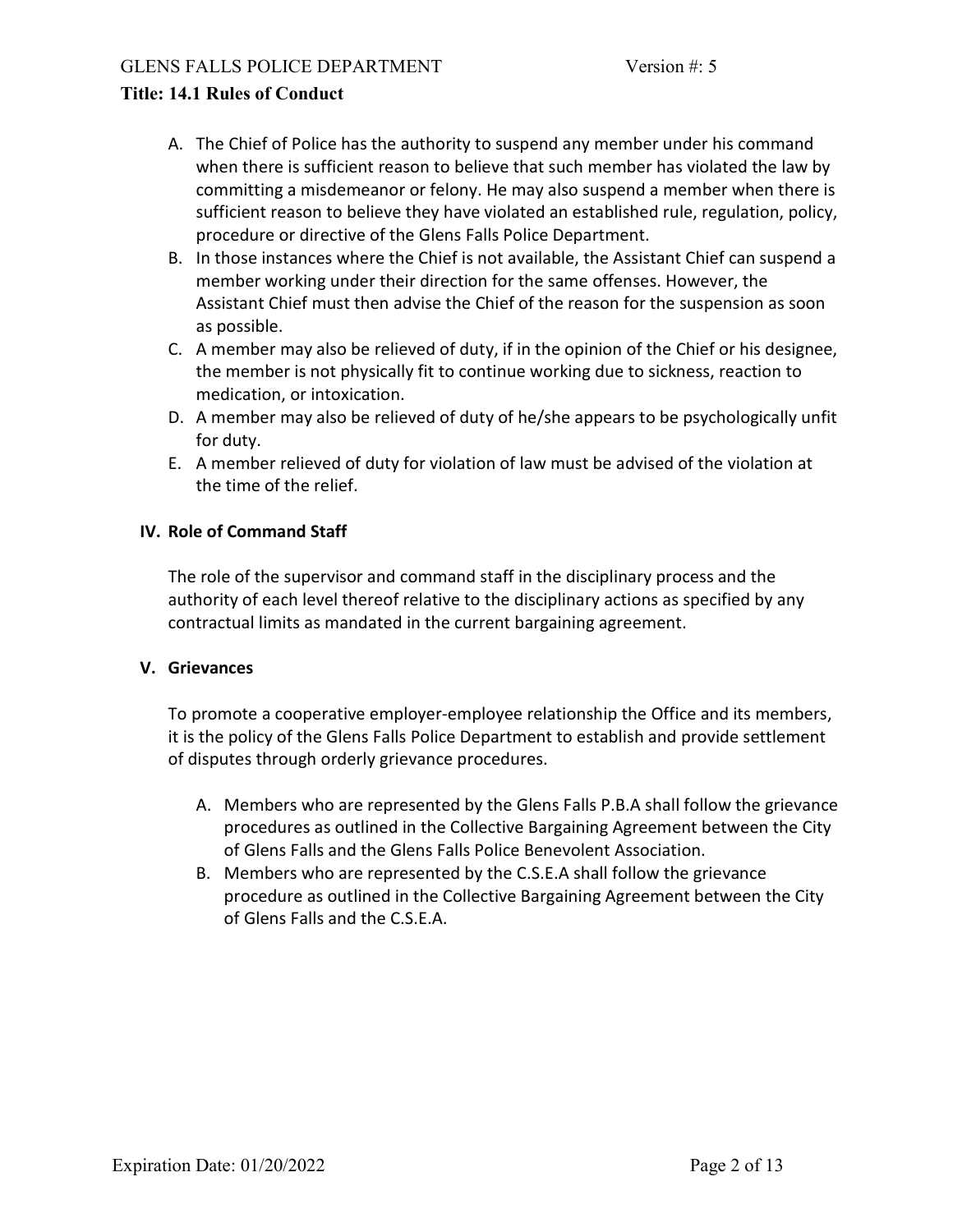### STANDARDS AND PROCEDURES:

## 1.01 VIOLATION OF RULES

 Members of the Police Department shall not commit any acts which constitute a violation of any of the Rules, Regulations, Directives or Orders of the Department, whether stated in a General Order or elsewhere.

### 1.02 UNBECOMING CONDUCT

 Officers shall conduct themselves at all times, both on and off duty, in such a manner as to reflect most favorably on the Department. Conduct unbecoming an officer shall include that which brings the Department into disrepute or reflects discredit upon the officer as a member of the Department, or that which impairs the operation or efficiency of the Department or Officer.

### 1.03 IMMORAL CONDUCT

 Officers shall maintain a level of moral conduct in their personal and business affairs which is in keeping with the highest standards of the Law Enforcement Profession. Officers shall not participate in any incident involving moral turpitude which impairs their ability to perform as Law Enforcement Officers or causes the Department to be brought into disrepute.

#### 1.04 CONFORMANCE TO LAWS

 A. Officers shall obey all laws of the United States and of any state and local jurisdiction in which the officers are present.

 B. A conviction of the violation of any law shall be Prima Facie evidence of a violation of this section.

## 1.05 REPORTING FOR DUTY

 Officers shall report for duty at the time and place required by assignment or orders and shall be physically and mentally fit to perform their duties. They shall be properly equipped and cognizant of information required for the proper performance of duty so that they may immediately assume their duties. Judicial subpoenas shall constitute an order to report for duty under this section.

## 1.06 NEGLECT OF DUTY

 Officers shall not read, play games, watch television or movies or otherwise engage in entertainment while on duty, except as may be required in the performance of duty. They shall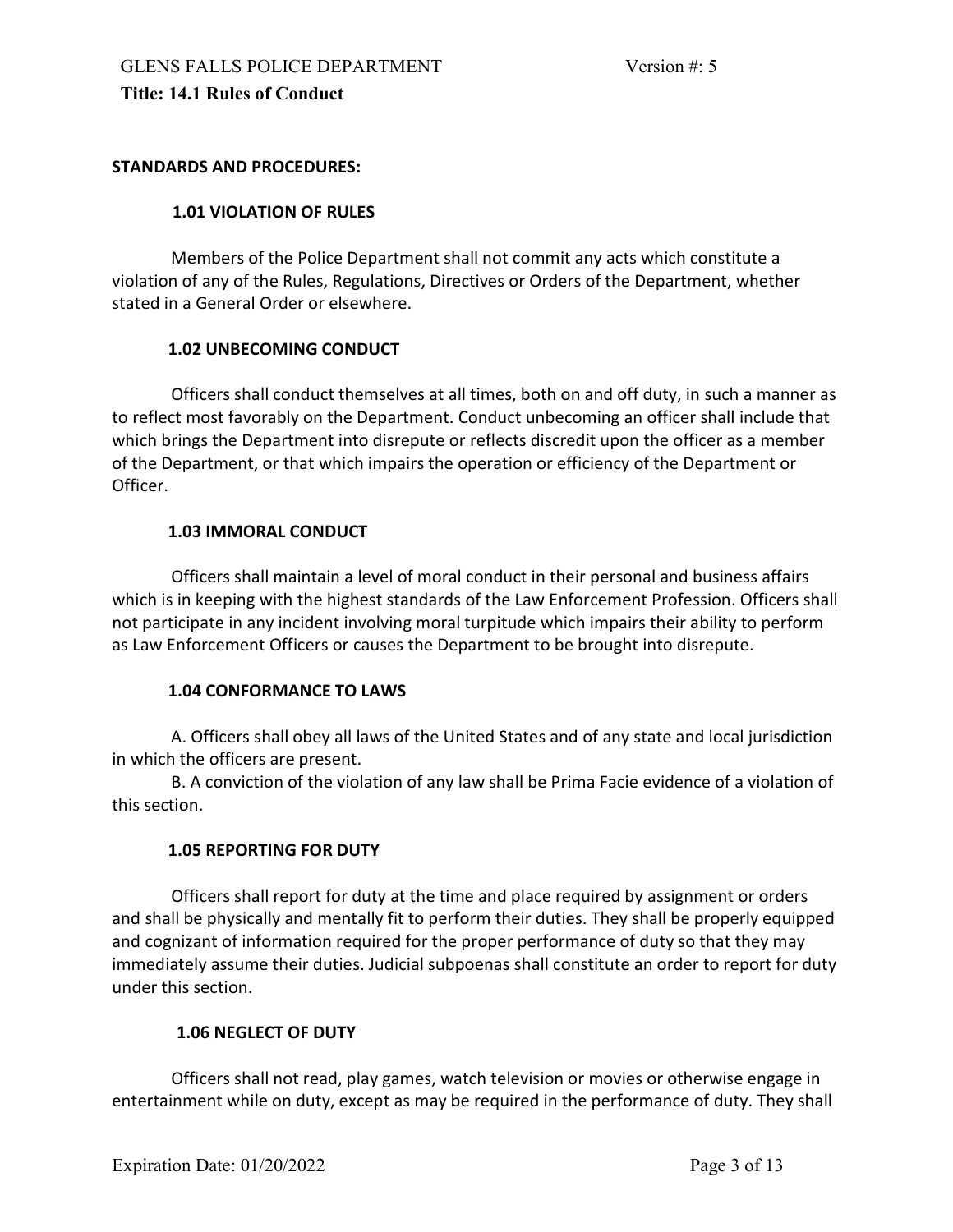not engage in any activities or personal business which would cause them to neglect or be inattentive to duty.

### 1.07 FICTITIOUS ILLNESS OR INJURY REPORTS

 Officers shall not feign illness or injury, falsely report themselves ill or injured, or otherwise deceive or attempt to deceive any official of the Department as to the condition of their health.

### 1.08 SLEEPING ON DUTY

 Officers shall remain awake while on duty. If unable to do so, they shall so report to their superior officer, who shall determine the proper course of action.

### 1.09 LEAVING DUTY POST

 Officers shall not leave their assigned duty posts during a tour of duty, except when authorized by proper authority.

### 1.10 MEALS

 Officers shall be permitted to suspend patrol or other assigned activity, subject to immediate call at all times, for the purpose of having meals during their tours of duty, but only for such period of time and place as established by Departmental Procedures.

## 1.11 UNSATISFACTORY PERFORMANCE

 Officers shall maintain sufficient competency to properly perform their duties and assume the responsibilities of their positions. Officers shall perform their duties in a manner which will maintain the highest standards of efficiency in carrying out the functions and objectives of the Department. Unsatisfactory performance may be demonstrated by lack of knowledge of the application of laws required to be enforced, an unwillingness or inability to perform certain tasks, the failure to conform to work standards established for the Officer's rank grade, or position, the failure to take appropriate action on the occasion of a crime, disorder, or other condition deserving Police attention, or Absence without Leave. In addition to other indicia of unsatisfactory performance, the following will be considered prima facie evidence performance: repeated poor evaluations or a written record of repeated infractions of Rules, Regulations, Directives or Orders of the Department.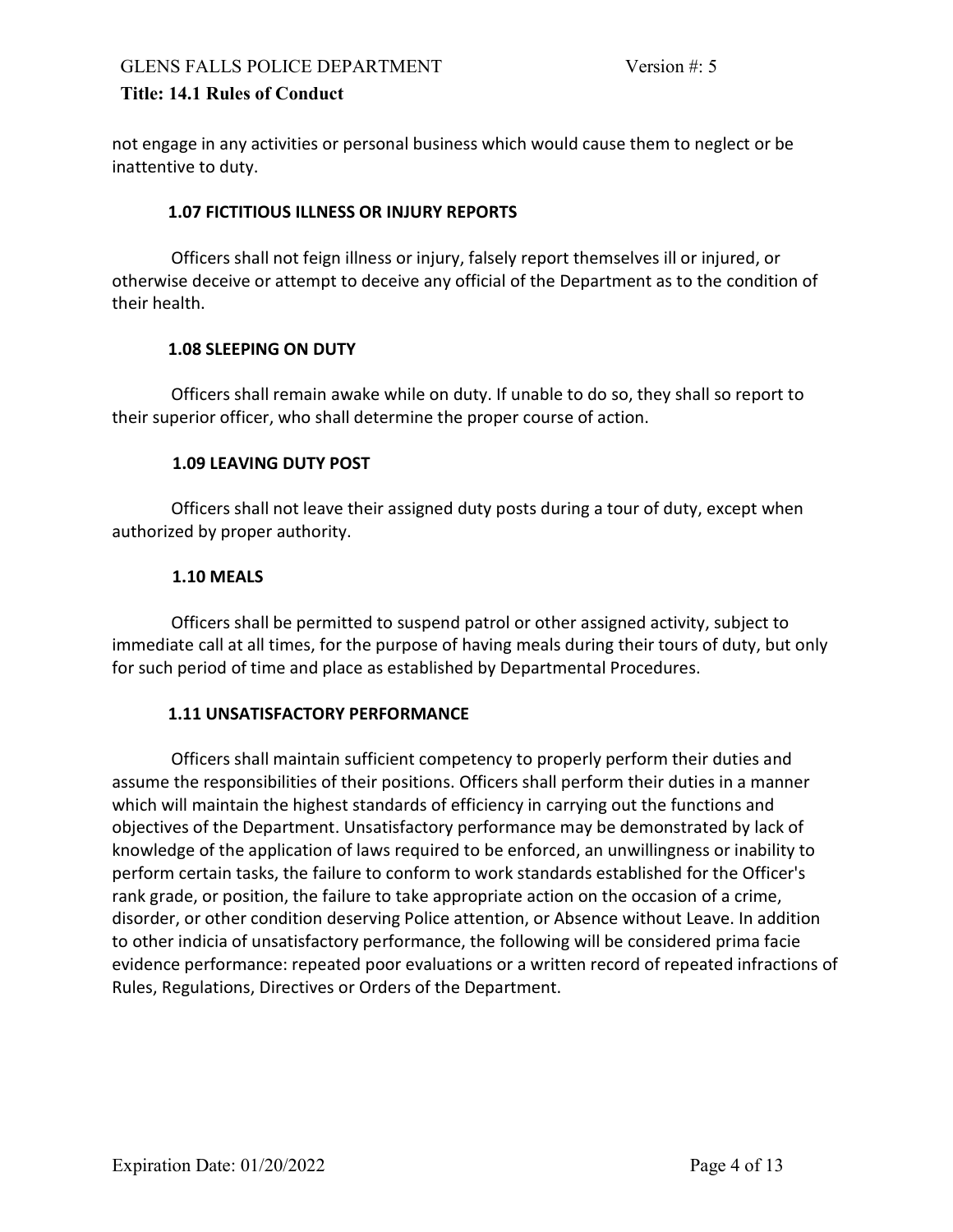### 1.12 EMPLOYMENT OUTSIDE OF DEPARTMENT

A. Officers may engage in Off-Duty employment subject to the following limitations:

 1. Such employment shall not interfere with the Officer's employment with the Department,

 2. Officers shall submit a written request for Off- Duty employment to the Chief, whose approval must be granted prior to engaging in such employment, and

 3. Officers shall not engage in any employment or business involved in the sale, distribution of alcoholic beverages, Bail Bond Agencies, or investigative work for Insurance Agencies, Collection Agencies, or Attorneys,

 4. Extra work by Members of Police Forces in Cities- General Municipal Law Section 208.D- Page 80. Not more than twenty (20) hours a week.

B. Approval may be denied where it appears that the outside employment might:

1. Render the officers unavailable during an emergency,

 2. Physically or mentally exhaust the officer to the point that their performance may be affected,

 3. Require that any special consideration be given to scheduling of the Officer's regular duty hours or,

 4. Bring the Department into disrepute or impair the operation or efficiency of the Department or Officer.

#### 1.13 ALCOHOLIC BEVERAGES AND DRUGS IN POLICE INSTALLATIONS

 Officers shall not store or bring into any Police facility or vehicle alcoholic beverages, controlled substances, narcotics, or hallucinogens, except alcoholic beverages, controlled substances, narcotics or hallucinogens which are held as evidence.

#### 1.14 POSSESSION AND USE OF DRUGS

 Officers shall not possess or use any controlled substances, narcotics or hallucinogens, except when prescribed in the treatment of officers by a physician or dentist. When controlled substances, narcotics, or hallucinogens are prescribed, officers shall notify their superior officer.

#### 1.15 USE OF ALCOHOL ON DUTY OR IN UNIFORM

 A. Officers shall not consume intoxicating beverages while in uniform or on duty except in the performance of duty and while acting under proper and specific orders from a superior officer.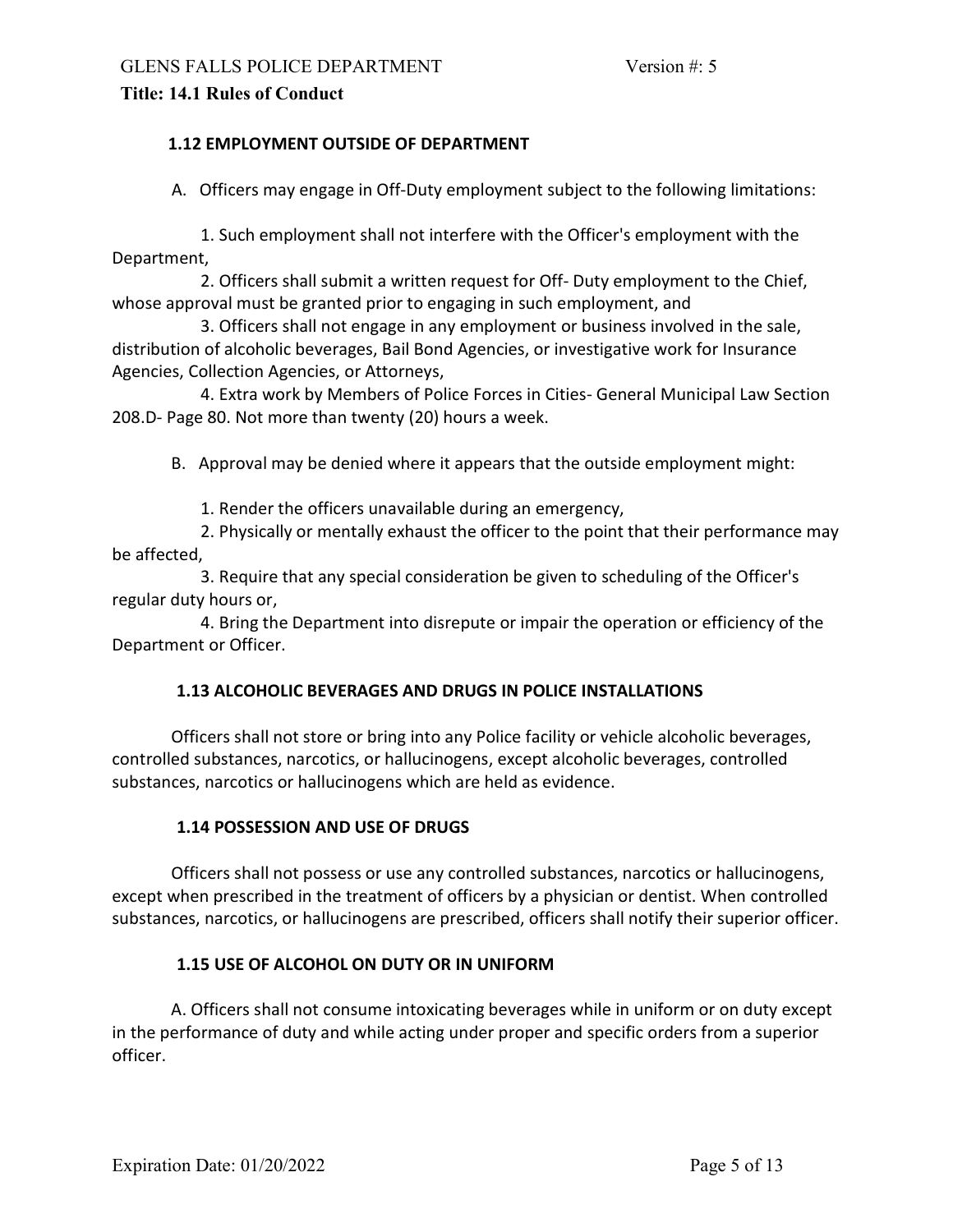B. Officers shall not appear for duty, or be on duty, while under the influence of intoxicants to any degree whatsoever, or with an odor of intoxicants on their breath.

### 1.16 USE OF ALCOHOL OFF DUTY

 Officers, while off duty, shall refrain from consuming intoxicating beverages to the extent that it results in impairment, intoxication, or obnoxious or offensive behavior which discredits them or the Department or renders the officers unfit to report for their regular tour of duty.

## 1.17 USE OF TOBACCO

 Officers, when in uniform, may use tobacco as long as (1) they are not in formation, (2) they do not have to leave their assignment or post for the sole purpose of doing so, and (3) they are not engaged in traffic direction and control. When they are in direct contact with the public, officers must first obtain permission to use tobacco from the public with whom they are in direct contact.

### 1.18 INSUBORDINATION

 Officers shall promptly obey any lawful orders of a superior officer. This will include orders relayed from a superior officer by an officer of the same or lesser rank.

#### 1.19 CONFLICTING OR ILLEGAL ORDERS

 A. Officers who are given an otherwise proper order which is in conflict with a previous order, rule, regulation or directive shall respectfully inform the superior officer issuing the order of the conflict. If the superior officer, issuing the order, does not alter or retract the conflicting order, the order shall stand. Under these circumstances, the responsibility for the conflicting order shall be upon the superior officer. Officers shall obey the conflicting order and shall not be held responsible for disobedience of the order, rule, regulation or directive previously issued.

 B. Officers shall not obey any order which they know or should know would require them to commit any illegal act. If in doubt as to the legality of an order, officers shall request the issuing officer to clarify the order or to confer with higher authority.

## 1.20 GIFTS, GRATUITIES, BRIBES OR REWARDS

 Officers shall not solicit or accept from any person, business, or organization any gift (including money, tangible or intangible personal property, food, beverage, loan, promise, service or entertainment) or the Department, if it may reasonably be inferred that the person, business, or organization: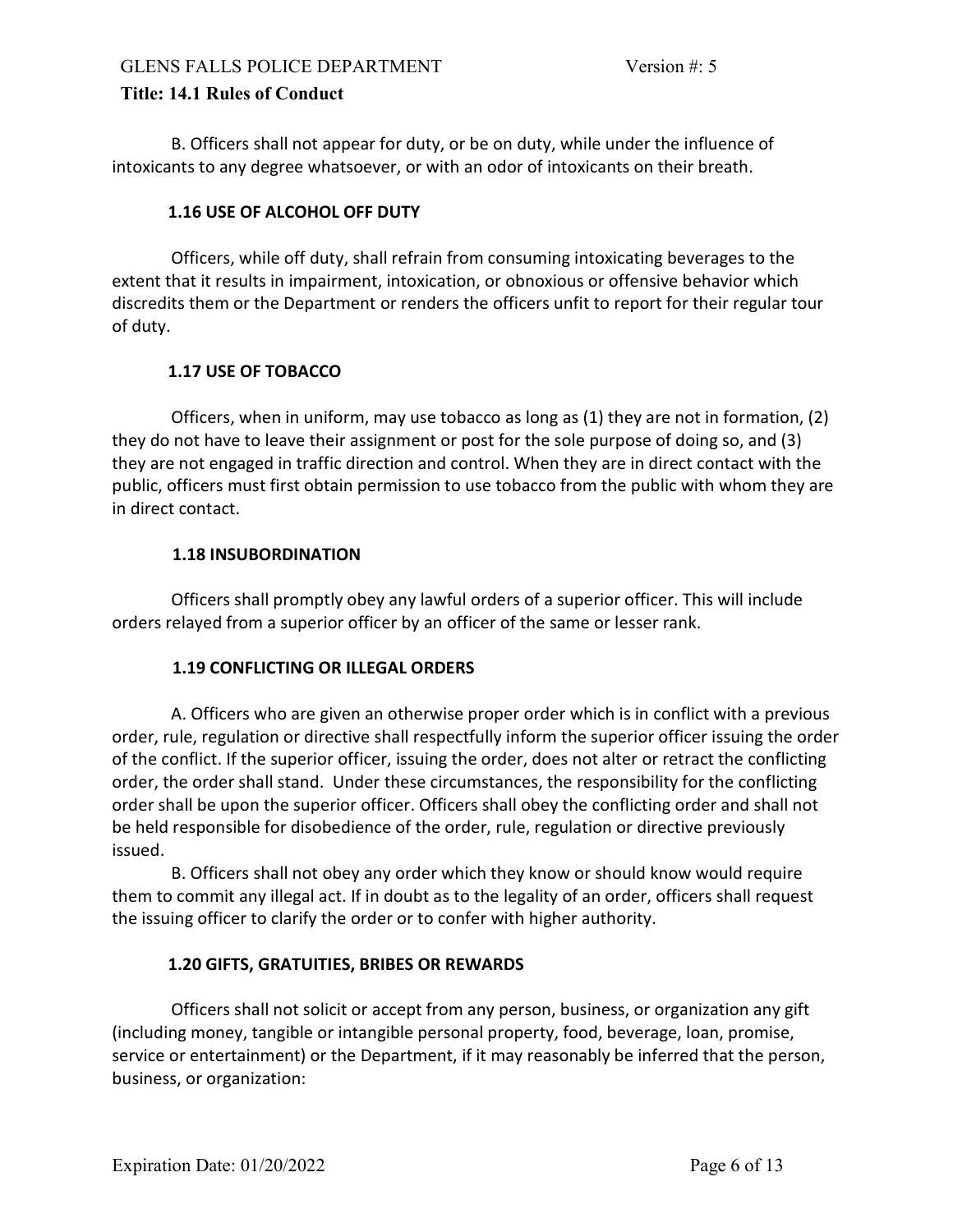1. Seeks to influence action of an officer's performance or non-performance of an official duty, or,

2. Has an interest which may be substantially affected, directly or indirectly, by the performance or non-performance of an official duty.

## 1.21 ABUSE OF POSITION

A. Use of official position or identification. Officers shall not use their official position, official identification cards or badges:

1. For personal or financial gain, or

 2. For obtaining privileges not otherwise available to them except in the performance of duty, or

 3. For avoiding consequences of illegal acts. Officers shall not lend to another person their identification cards or badges or permit them to be photographed or reproduced without the approval of the Chief.

 B. Use of name, photograph, or title. Officers shall not authorize the use of their names, photographs, or official titles which identify them as officers, in connection with testimony or advertisements of any commodity or commercial enterprise, without the approval of the Chief.

## 1.22 ENDORSEMENTS AND REFERRALS

 Officers shall not recommend or suggest in any manner, except in the transaction of personal business, the employment or procurement of a particular product, professional service or commercial service (such as an attorney, bondsman, mortician, etc.). In the case of ambulance or towing service, when necessary and the person needing the service is unable or unwilling to procure it or requests assistance, officers shall proceed in accordance with established departmental procedures.

## 1.23 IDENTIFICATION

 Officers shall carry their badges and identification cards on their persons at all times, except when impractical or dangerous to their safety or to an investigation. They shall furnish their name and badge number to any person requesting that information, when they are on duty or while holding themselves out as having an official capacity, except when the withholding of such information is necessary for the performance of Police duties or is authorized by proper authority.

## 1.24 CITIZEN COMPLAINTS

 Officers shall courteously and promptly record in writing any complaint made by a citizen against any officer of the Department. Officers may attempt to resolve the complaint, but shall never attempt to dissuade any citizen from lodging a complaint against any officer or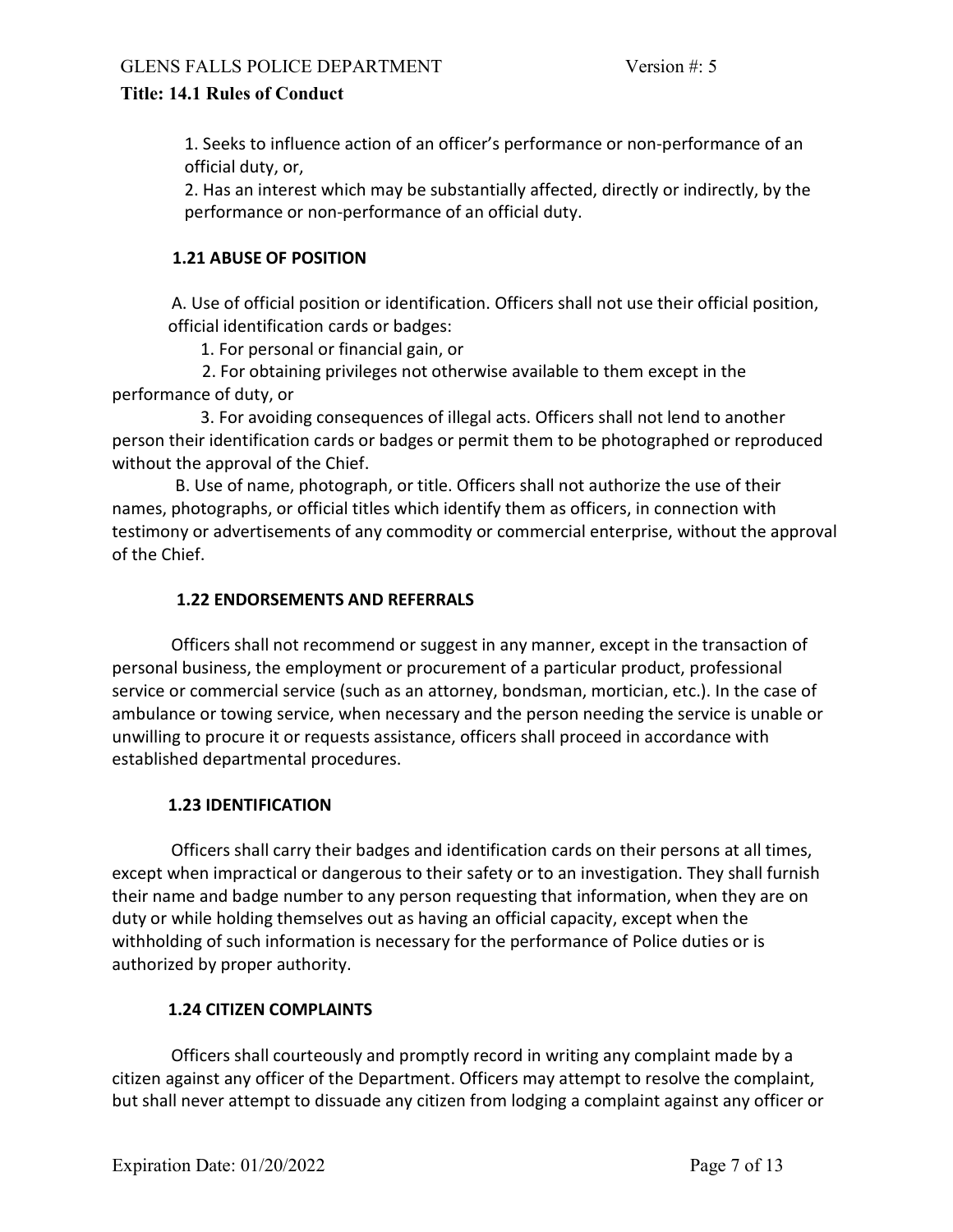the Department. Officers shall follow established departmental procedures for processing complaints.

### 1.25 COURTESY

 Officers shall be courteous to the public. Officers shall be tactful in the performance of their duties, shall control their tempers, and exercise the utmost patience and discretion, even in the face of extreme provocation. In the performance of their duties, officers shall not use course, violent, profane or insolent language or gestures and shall not express any prejudice concerning race, religion, politics, national origin, lifestyle or similar personal characteristics.

### 1.26 REQUESTS FOR ASSISTANCE

 When any person applies for assistance or advice or makes complaints or reports, either by telephone or in person, all pertinent information will be obtained in an official and courteous manner and will properly and judicially be acted upon with established Departmental procedures.

## 1.27 ASSOCIATIONS

 Officers shall avoid regular or continuous associations or dealings with persons whom they know or should know are persons under Criminal Investigation or Indictment, or who have a reputation in the community or the department for present involvement in felonious or criminal behavior, except as necessary to the performance of official duties, or where unavoidable because of other personal relationships of the officer.

## 1.28 VISITING PROHIBITED ESTABLISHMENTS

 Officers shall not knowingly visit, enter, or frequent a House of Prostitution, Gambling House, or establishment wherein the laws of the United States, the State, or the local jurisdiction are regularly violated, except in the performance of duty or while acting under proper and specific orders from a Superior Officer.

#### 1.29 GAMBLING

 Officers shall not engage or participate in any form of illegal gambling at any time, except in the performance of duty and while acting under proper and specific orders from a Superior Officer.

#### 1.30 PUBLIC STATEMENTS AND APPEARANCES

 Officers shall not publicly criticize or ridicule the Department, its policies, or other officers by speech, writing or other expression where such speech, writing or other expression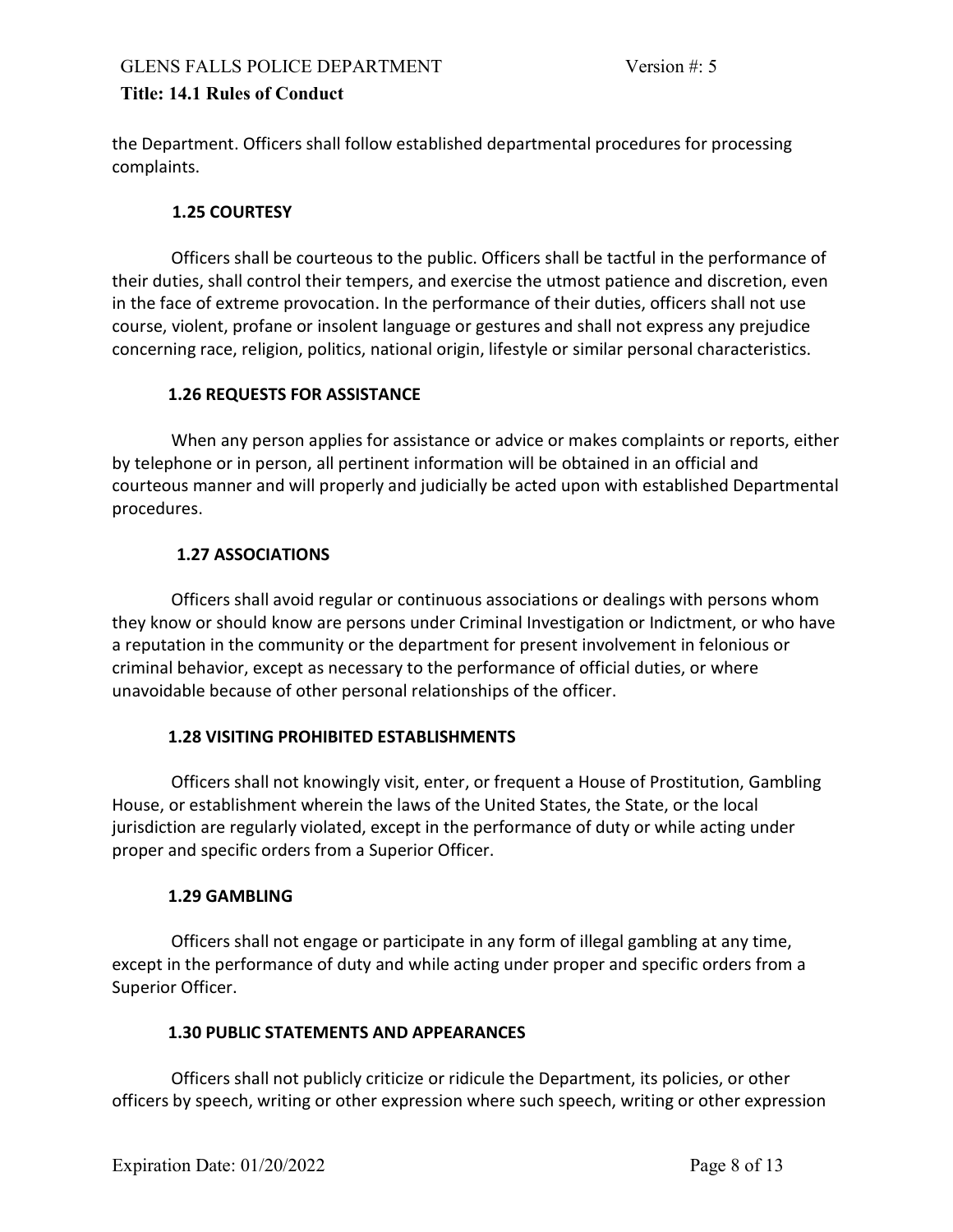is defamatory, obscene, unlawful, undermines the effectiveness of the Department, interferes with the maintenance of discipline or is made with reckless disregard for the truth or falsity.

### 1.31 PERSONAL APPEARANCE

 A. Officers on duty shall wear uniforms or other clothing in accordance with established department procedures.

 B. Except when acting under proper and specific orders from a superior officer, officers on duty shall maintain a neat, well-groomed appearance and shall style their hair in accordance with established departmental procedures.

### 1.32 POLITICAL ACTIVITY

A. Officers shall be permitted to:

- 1. Register and vote in any election,
- 2. Express opinions as individuals, privately and publicly on political issues and candidates,

3. Attend political conventions, rallies, fund- raising functions and similar political gatherings,

4. Actively engage in any non-partisan political function,

5. Sign political petitions as individuals,

6. Make financial contributions to political organizations,

 7. Hold membership in a political party and participate in its functions to the extent consistent with the law,

 8. Otherwise participate fully in public affairs, except that such endeavors do not impair the neutral and efficient performance of official duties, or create real or apparent conflicts of interest.

B. Officers are prohibited from:

 1. Using their official capacity to influence, interfere with or affect the results of an election,

2. Assuming active roles in the management, organization, or financial activities of partisan political clubs, campaigns or parties,

3. Serving as officers of partisan political parties or clubs,

4. Becoming candidates for or campaigning for a partisan elective public office,

5. Soliciting votes in support of, or in opposition to, any partisan candidates,

6. Serving as delegates to a political party convention,

 7. Endorsing or opposing a partisan candidate for public office in a political advertisement, broadcast, or campaign literature,

8. Initiating or circulating a partisan nominating petition,

 9. Organizing, or selling tickets to or actively participating in a fund-raising function for a partisan political party or candidate,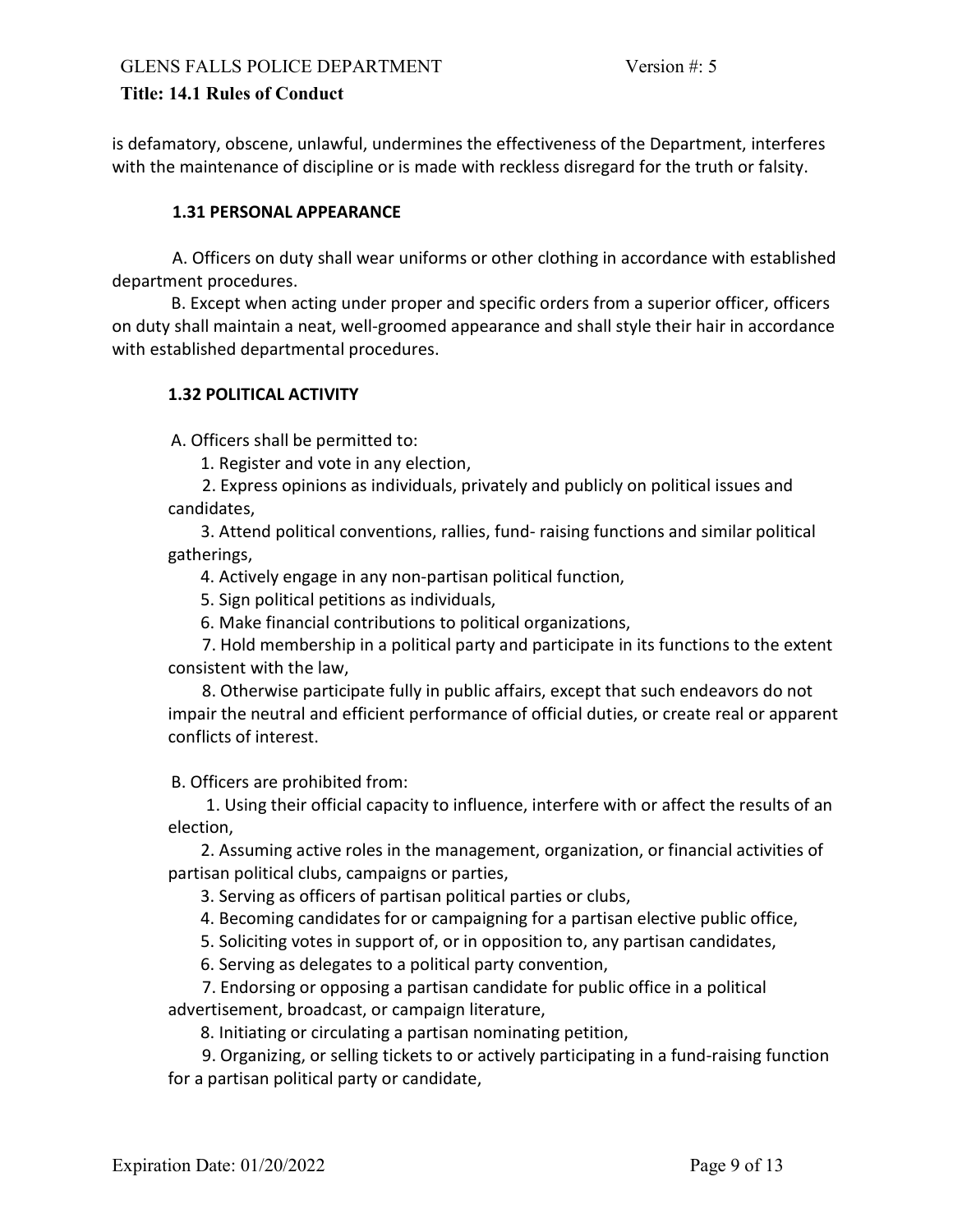10. Addressing political gatherings in support of, or in opposition to a partisan candidate,

11. Otherwise engaging in prohibited partisan activities on the Federal, State, County or Municipal level.

#### 1.33 LABOR ACTIVITY

 A. Officers shall have the right to join Labor Employee organizations to represent members' interests with an employer.

 B. Officers shall not engage in any strike. "Strike" includes the concerted failure to report for duty, willful absence from one's position, unauthorized holidays, sickness unsubstantiated by a physician' statement, the stoppage of work, or the abstinence in whole or part from the full, faithful and proper performance of the duties of employment for the purposes of inducing, influencing or coercing a change in conditions, compensation, rights, privileges, or obligations of employment.

## 1.34 PAYMENT OF DEBTS

 Officers shall not undertake any financial obligations which they know or should know they will be unable to meet, and shall pay all just debts when due. An isolated instance of financial irresponsibility will not be grounds for discipline, except in unusually severe cases. However, repeated instances of financial difficulty may be cause for disciplinary action. Filing for a voluntary bankruptcy petition shall not, by itself, be cause for discipline. Financial difficulties stemming from unforeseen medical expenses or personal disaster shall not be cause for discipline, provided that a good faith effort to settle all accounts is being undertaken. Officers shall not co-sign a note for a Superior Officer.

#### 1.35 RESIDENCE

Officers shall maintain a residence consistent with New York State Civil Service Law.

## 1.36 TELEPHONE

 Officers shall have telephones in their residences, and shall immediately report any changes of telephone numbers or address to their superior officers and to such other persons as may be appropriate.

## 1.37 DISSEMINATION OF INFORMATION

 Officers shall treat the official business of the Department as confidential. Information regarding official business shall be disseminated only to those for whom it is intended, in accordance with established Departmental procedures. Officers may remove or copy official records or reports from a Police Installation only in accordance with established Department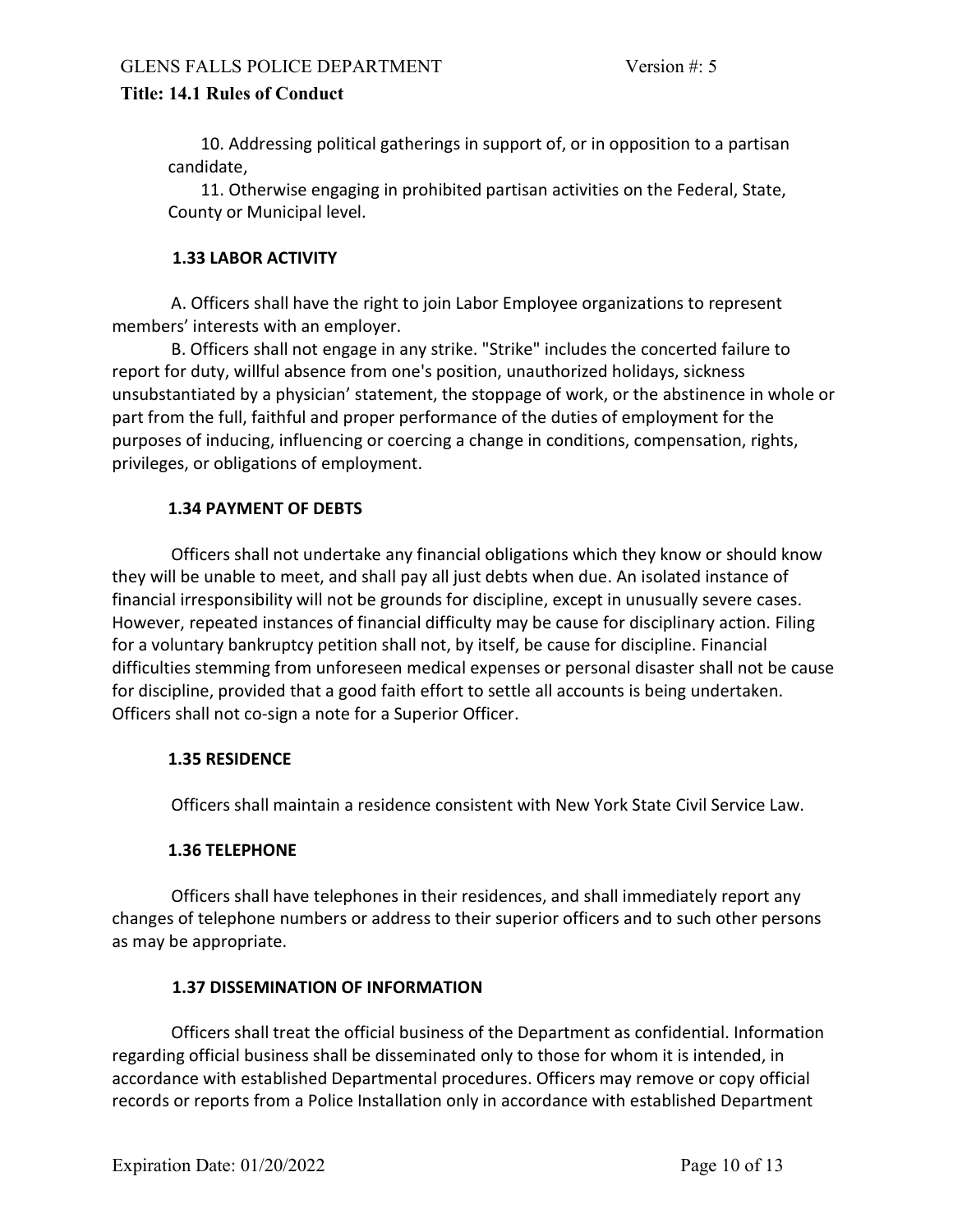procedures. Officers shall not divulge the identity of persons giving confidential information, except as authorized by proper authority.

### 1.38 INTERVENTION

 A. Officers shall not interfere with cases being handled by other officers of the Department or by any other governmental agency unless:

1. Ordered to intervene by a Superior Officer, or

 2. The intervening officer believes beyond a reasonable doubt that a manifest injustice would result from failure to take immediate action.

 B. Officers shall not undertake any investigation or other official action not part of their regular duties without obtaining permission from their superior officer, unless the exigencies of the situation require immediate action.

### 1.39 DEPARTMENT REPORTS

 Officers shall submit all necessary reports on time and in accordance with established Departmental procedures. Reports submitted by officers shall be truthful and complete, and no officer shall knowingly enter or cause to be entered any inaccurate, false or improper information. Officers shall not change or edit the narrative or notes of another officer's report without the original officer's knowledge and permission. Officers may add addition information to a report as a supplemental narrative as warranted.

#### 1.40 PROCESSING PROPERTY AND EVIDENCE

 Property or evidence which has been discovered, gathered, or received in connection with Departmental responsibilities shall be processed in accordance with established Departmental procedures. Officers shall not convert to their own use, manufacture, conceal, falsify, destroy, remove, tamper with or withhold any property or evidence in connection with an investigation or other police action, except in accordance with established Departmental procedures.

## 1.41 ABUSE OF PROCESS

Officers shall not make false accusations of a criminal or traffic charge.

#### 1.42 USE OF DEPARTMENTAL EQUIPMENT

 Officers shall utilize Department equipment only for its intended purpose, in accordance with established Departmental procedures and shall not abuse, damage, or lose Departmental equipment. All Department equipment issued to officers shall be maintained in proper order.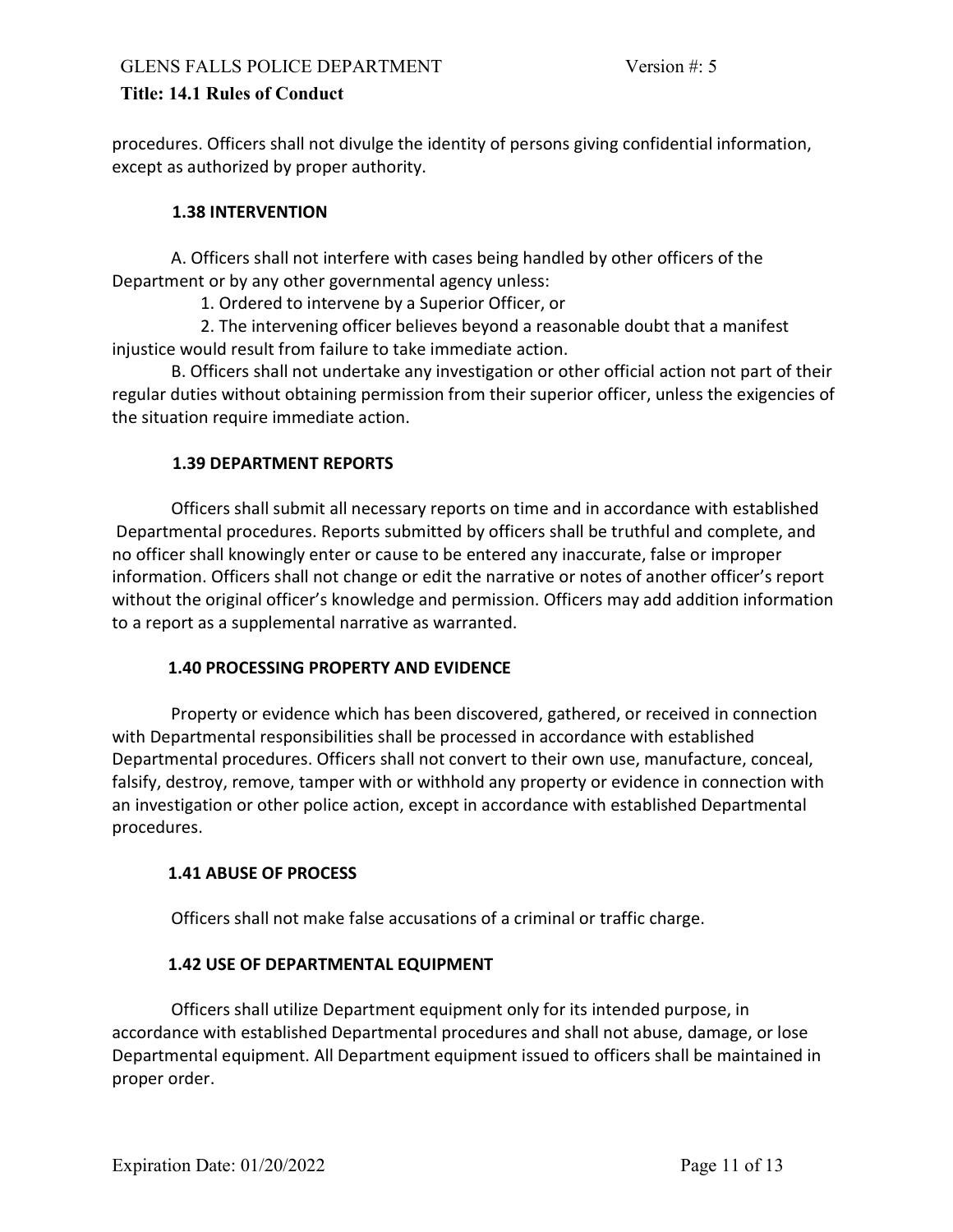## 1.43 OPERATING VEHICLES

 Officers shall operate vehicles in a careful and prudent manner, and shall obey all laws and all Departmental orders pertaining to such operation. Loss or suspension of any driving license shall be reported to the Department immediately.

### 1.44 CARRYING FIREARMS

 Officers shall carry firearms in accordance with law and established Departmental procedures.

### 1.45 TRUTHFULNESS

 Upon the order of the Chief, the Chief's designee or a Superior Officer, Officers shall truthfully answer all questions specifically directed and narrowly related to the scope of employment and operations of the Department which may be asked of them.

### 1.46 SICK LEAVE

 Officers shall be entitled to 15 days sick leave with pay in each calendar year, unused days being cumulative to a maximum of 180 days to be credited as sick leave. Physician's verification of illness will be required as per the collective bargaining agreement. Sick records will be kept in the Chief's office.

#### 1.47 FINANCIAL DISCLOSURE

 Upon order of the Chief or the Chief's designee, officers shall submit financial disclosure statements in connection with a complaint in which this information is material to the investigation. These statements are to be maintained by the Chief and shall not be available for public disclosure.

#### 1.48 TREATMENT OF PERSONS IN CUSTODY

 Officers shall not mistreat persons who are in their custody. Officers shall handle such persons in accordance with law and Departmental procedures.

## 1.49 USE OF FORCE

 Officers shall not use more force in any situation than is reasonably necessary under the circumstances. Officers shall use force in accordance with law and Departmental procedures.